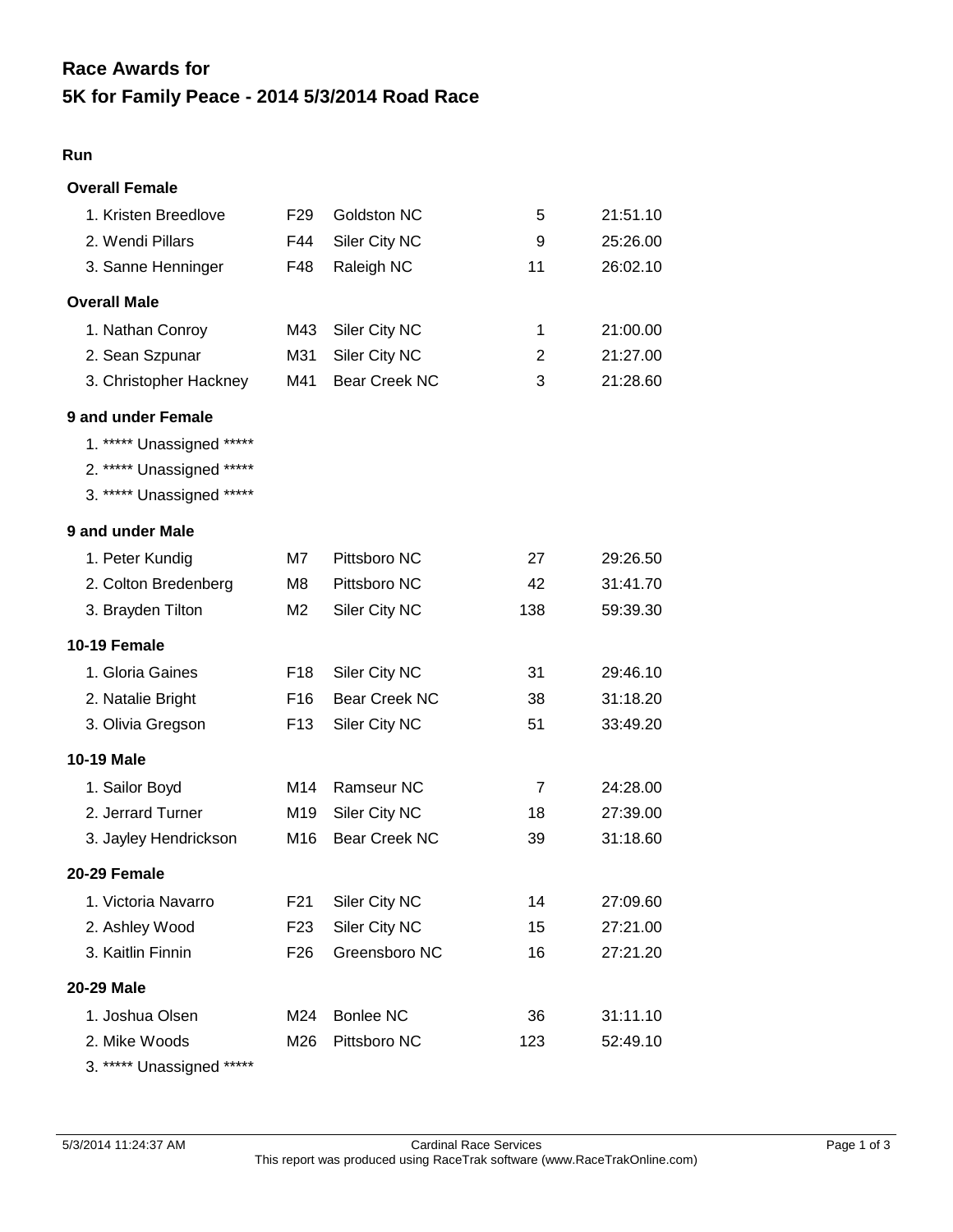#### **30-39 Female**

| 1. katie price            | f34             | Siler City NC        | 29  | 29:30.20    |
|---------------------------|-----------------|----------------------|-----|-------------|
| 2. Sharon Phillips        | F34             | <b>Bear Creek NC</b> | 41  | 31:34.70    |
| 3. Maria Felisa Santana   | F38             | Siler City NC        | 44  | 32:41.80    |
| 30-39 Male                |                 |                      |     |             |
| 1. Chad Vanderford        | M38             | <b>Bear Creek NC</b> | 4   | 21:38.00    |
| 2. Chris Johnson          | M39             | Siler City NC        | 57  | 34:21.30    |
| 3. chris barrows          | M36             | <b>Bear Creek NC</b> | 147 | 01:09:47.00 |
| 40-49 Female              |                 |                      |     |             |
| 1. Kristen Lagenor        | F40             | Pittsboro NC         | 32  | 29:46.90    |
| 2. Lori Davis             | F44             | Siler City NC        | 43  | 32:24.40    |
| 3. WENDY COTTEN           | F48             | Sanford NC           | 46  | 33:10.90    |
| <b>40-49 Male</b>         |                 |                      |     |             |
| 1. Dennis Tyson           | M43             | Siler City NC        | 10  | 25:33.50    |
| 2. Clinton Montgomery     | M42             | greensboro NC        | 17  | 27:31.60    |
| 3. Tony Holbrook          | M45             | Raleigh NC           | 21  | 28:36.60    |
| <b>50-59 Female</b>       |                 |                      |     |             |
| 1. joanna hedrick         | f50             | Siler City NC        | 13  | 26:42.00    |
| 2. Nan Jekubovitch        | F <sub>57</sub> | Siler City NC        | 24  | 29:06.80    |
| 3. maria tanner           | f $58$          | Siler City NC        | 45  | 33:07.70    |
| 50-59 Male                |                 |                      |     |             |
| 1. Harry Taylor           | M50             | Siler City NC        | 6   | 23:10.00    |
| 2. rob davis              | m50             | Siler City NC        | 8   | 25:24.00    |
| 3. Philip Harrington      | M50             | Pittsboro NC         | 19  | 27:45.60    |
| 60-69 Female              |                 |                      |     |             |
| 1. Cindy Dixon            | F60             | Siler City NC        | 140 | 59:42.90    |
| 2. Diana Hales            | F67             | Siler City NC        | 148 | 01:15:04.70 |
| 3. ***** Unassigned ***** |                 |                      |     |             |
| 60-69 Male                |                 |                      |     |             |
| 1. Geoffrey Marshall      | M64             | Pittsboro NC         | 12  | 26:14.80    |
| 2. Raymond Barrios        | M60             | Siler City NC        | 22  | 28:43.80    |
| 3. Larry Mabe             | M61             | Siler City NC        | 72  | 39:02.30    |
|                           |                 |                      |     |             |

## **70 and Above Female**

1. \*\*\*\*\* Unassigned \*\*\*\*\*

2. \*\*\*\*\* Unassigned \*\*\*\*\*

3. \*\*\*\*\* Unassigned \*\*\*\*\*